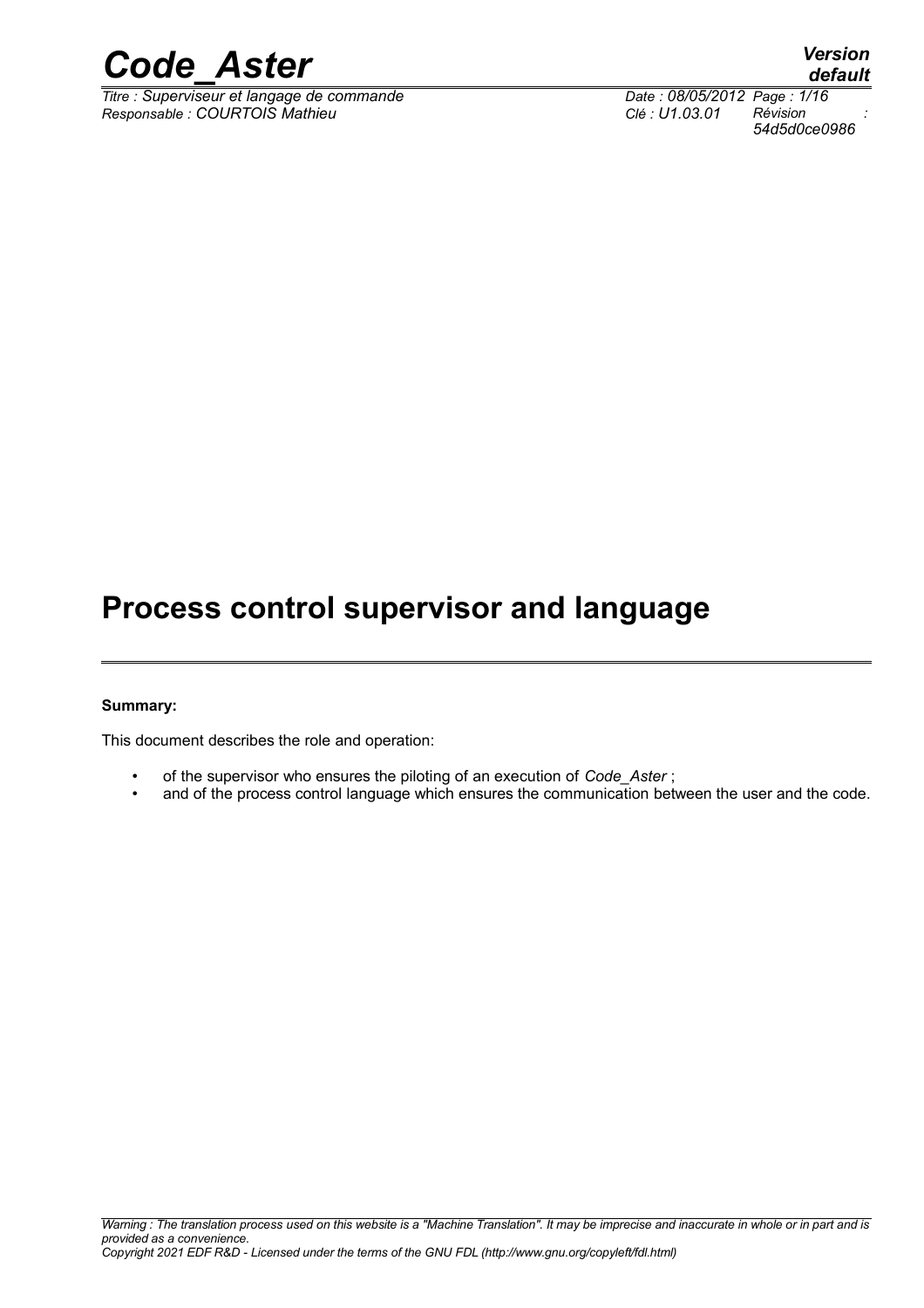## **Code Aster**

Titre : Superviseur et langage de commande Responsable : COURTOIS Mathieu

Date: 08/05/2012 Page: 2/16 Clé : U1.03.01 Révision 54d5d0ce0986

## **Contents**

| 5.2 General instructions PYTHON and useful modules |  |
|----------------------------------------------------|--|
|                                                    |  |
|                                                    |  |
|                                                    |  |
|                                                    |  |
|                                                    |  |
|                                                    |  |
|                                                    |  |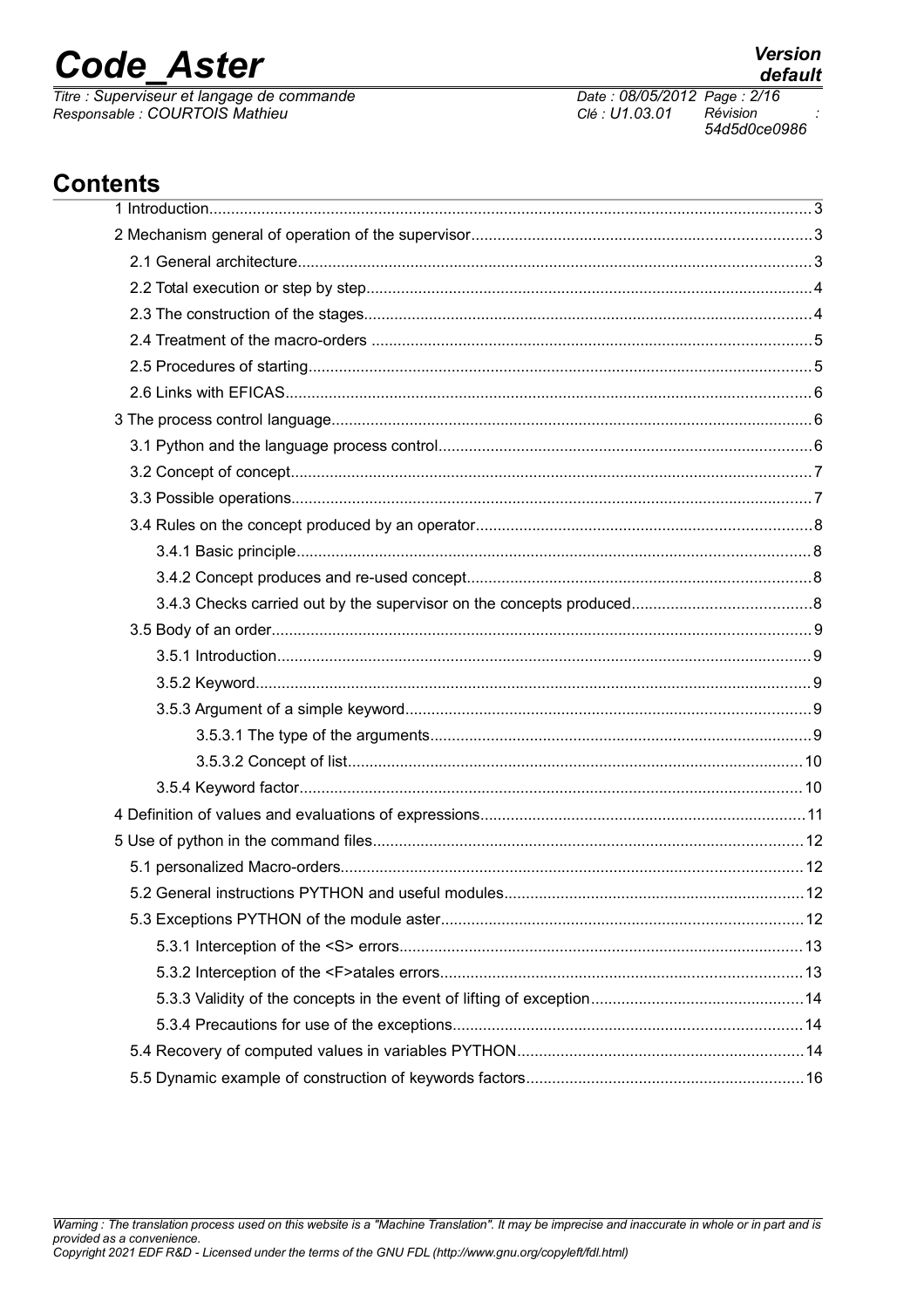# **Code\_Aster** *Version*<br>*default*<br>*Code : Superviseur et langage de commande Date : 08/05/2012 Page : 3/16*

 $\overline{T}$ itre : *Superviseur et langage de commande Responsable : COURTOIS Mathieu Clé : U1.03.01 Révision :*

*54d5d0ce0986*

## **1 Introduction**

The role of the supervisor is to ensure the command of the course of operations in the course of execution of a program. The instructions of execution are generally provided by the user. This requires a formalization of the communications between the code and its owner, it is it *process control language*.

The language Python is employed to write the catalogue of orders, the supervisor and the command files user. For the command files, that makes it possible to discharge the supervisor from the task of syntactic analysis, reserved for Python itself.

A command file is a succession of call to functions Python (orders), defined in the catalogue of orders. These functions have arguments of entry: keywords and their contents, and of the arguments of exit: produced concepts. The user who composes his command file must thus subject himself to the general syntax of Python (parenthesizing, indentation…) and with the rules imposed by the catalogue of orders (the provided arguments are coherent with until the function waits).

For a first making of contact with the code, the reader will be able not to approach chapter 2.

## **2 Mechanism general of operation of the supervisor**

### **2.1 General architecture**

Basic elements concerned during an execution of a calculation *Aster* are:

- the command file, provided by the user,
- the catalogue of orders: it is a module python of name catastrophes placed in the package Catastrophes,
- the SUPERVISORY high level object,
- object JDC created by this last and which is finally carried out.

The SUPERVISORY object is a python object which analyzes the options transmitted on the command line, imports the catalogue of orders, created object JDC starting from the command file and carries out this one.

Object JDC (name for Command set) is a python object created by the SUPERVISORY object starting from the text of the command file and of the module catalogues orders. It contains the STAGE objects. Object JDC is representative of the command file user.

The STAGE objects are representative of each call to orders Aster in the command file. Each STAGE object is called after the order that it reference, the list of the active keywords and their values, the type and the name of the produced concept.

Construction then the execution of object JDC start the following actions:

- syntactic analysis of the command file user: it is on this level that syntax python is checked (brackets, commas between keywords, indentation…). The detection of an error (SyntaxError Python) cause the stop of the execution of Aster. The first error is fatal: one does not search the following errors,
- construction of the stages: that consists in creating a STAGE object for each call to an order Aster in the command file. This object is recorded at JDC which manages the list of the stages and the related concepts,
- checking of each STAGE: if the call to an order in the file user is incoherent with the catalogue of orders, a report is displayed and the execution is stopped on this level. It is the semantic checking,
- execution itself of the orders: for each stage taken in the order, call to high level routine FORTRAN (op0nnn.f) corresponding.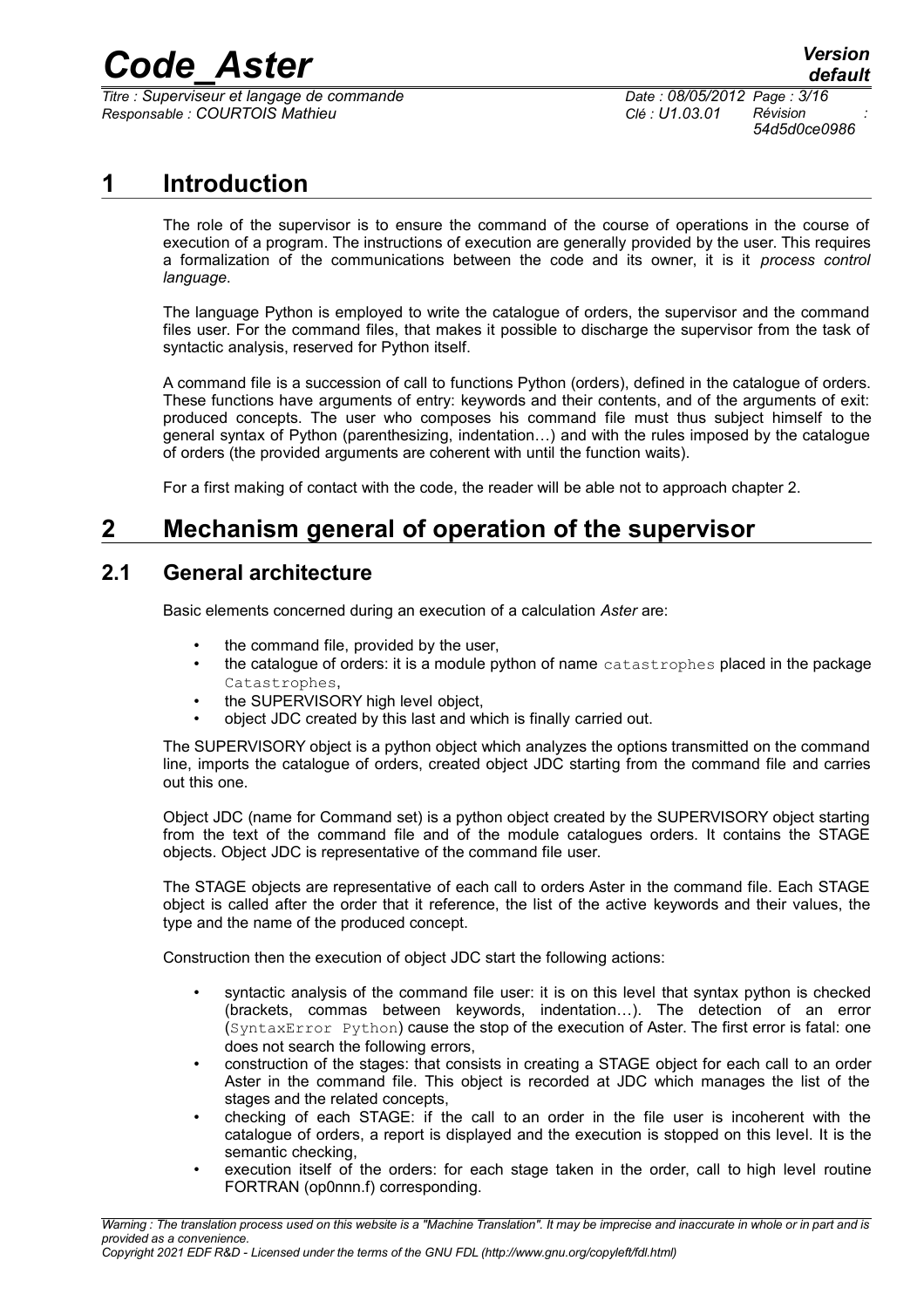$\overline{T}$ itre : *Superviseur et langage de commande Responsable : COURTOIS Mathieu Clé : U1.03.01 Révision :*

*54d5d0ce0986*

## **2.2 Total execution or step by step**

A command set can be built and carried out according to two modes:

- the total mode for which **all** the stages of the command set are initially built then carried out in their order of appearance. This mode is chosen by the keyword  $PAR$   $LOT=$ '  $OUI$ ' in the ordering of starting BEGINNING,
- the mode step by step for which each stage is immediately carried out after its construction. This mode is chosen by the keyword PAR LOT=' NON' in the order BEGINNING.

If the user does not specify anything in the order starting, total mode (PAR LOT='  $\text{OUT}$ ) is retained. These two modes present each one their advantages and disadvantages.

The total procedure guarantees to the user that all its file is semantically correct before starting calculations which could fail or not converging. It would be indeed a shame to stop in fatal error after a long resolution because of a keyword forgotten in an order of postprocessing.

That also means that all the stages of the command set are built and stored. If several thousands of stages are reached, that can become very consuming memory and this mode is not then advised any more.

The mode step by step builds a stage only after having carried out the preceding one. It thus detects only the semantic errors of the pending order and presents the disadvantage described above. It however makes it possible to exploit a result calculated (in a concept) in the command file for, for example, to place conditional instructions there.

In this mode, the stage carried out is released at once from the memory. The memory used is then independent amongst stage to carry out.

Here an example of loop with a criterion of stop on the value of a calculated size, stored in the concept of the type table : RELV [K]. If for example an obligatory keyword misses in the call to POST\_RELEVE\_T, that will be detected only after the complete execution of the first MECA\_STATIQUE. On the other hand, the mode step by step makes here possible the assignment of the variable SYY since the concept  $RELV$   $[K]$  was completely calculated at the time when the supervisor carries out this line.

```
BEGINNING (PAR_LOT=' NON')
RESU= [Nun] *10
RELV= [Nun] *10
for K in arranges (1.10):
    RESU [K] =MECA_STATIQUE (…)
   RELV [K] =POST RELEVE T (...)
   SYY=RELV [K] \overline{V}WMIS', -4]
    yew SYY < criterion:
      station-wagon
```
END ()

It should be noted that the choice of a procedure conditions the order in which the analysis will proceed **semantics** (STAGE by STAGE or overall for all the JDC). But, in both cases, the analysis **syntactic** python is always made as a preliminary for all the command file.

**Note:**

*EFICAS can exclusively generate and read again only command sets containing orders* ASTER, without other instructions python; this independently of the mode *PAR\_LOT* chosen.

## **2.3 The construction of the stages**

*Warning : The translation process used on this website is a "Machine Translation". It may be imprecise and inaccurate in whole or in part and is provided as a convenience. Copyright 2021 EDF R&D - Licensed under the terms of the GNU FDL (http://www.gnu.org/copyleft/fdl.html)*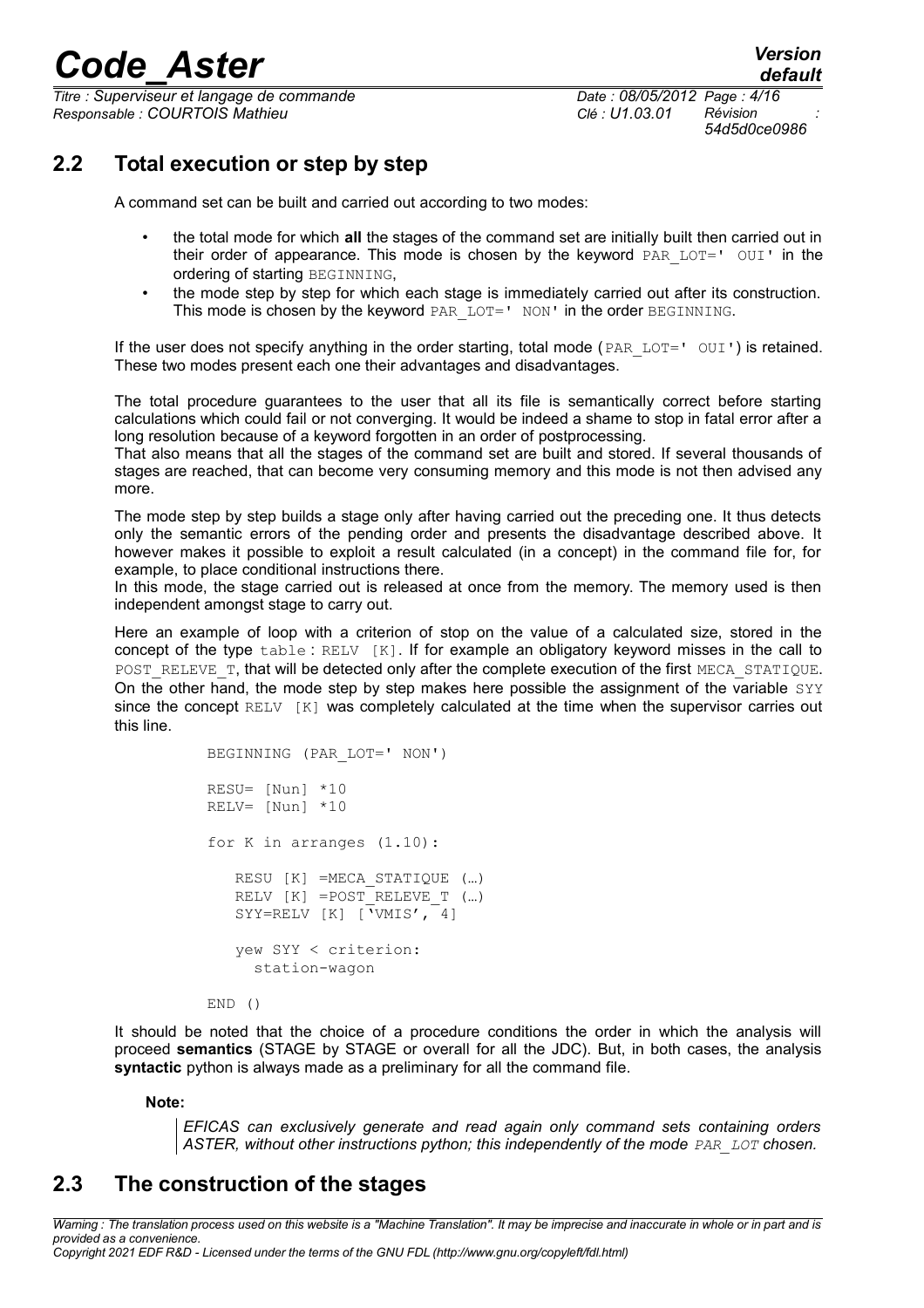*Code\_Aster Version*  $\overline{T}$ itre : *Superviseur et langage de commande Responsable : COURTOIS Mathieu Clé : U1.03.01 Révision :*

*54d5d0ce0986*

During the construction of each STAGE object, one checks his semantic coherence with the catalogue of the order to which it refers. Any detected error is consigned in a report which, in total procedure, is delivered after the analysis of all the command file.

Semantic examples of checks:

- respect amongst arguments of the keywords,
- respect of the type of argument,
- membership of an argument to a list of possible values,
- exactitude of the orthography of a keyword or a keyword factor,
- compliance with the rules of exclusion or implication between keywords,
- presence of the obligatory keywords.

This stage, if the order is an operator and produces a concept, this one is typified. The supervisor checks that of a the same concept name was not already defined, or if it is employed again, that the order authorizes it.

### **2.4 Treatment of the macro-orders**

An macro-order, considering the user, is an ordinary order. In fact, it does not call a high level routine FORTRAN directly but generates other orders.

Two types of macro-orders exist:

- macros in Python,
- macros supervisory: they are the special orders (BEGINNING, FORMULA, INCLUDE, INCLUDE MATERIAU, CONTINUATION) who require a treatment the level of their construction.

As well as the JDC itself, the call to an macro-order produces an object father (of type MACRO-ETAPE) which contains objects son: the stages which the macro one generates, even others macros.

An macro-order of the JDC is first of all treated like the other orders (syntactic checking, construction of the macro stage). Then it "is built" by application of the method python Build on object JDC. After its construction, the stages of the orders produced by the macro one are substituted at the stage of macro itself, for later execution.

It is important to note that the phase of construction of the macro-orders proceeds right before their execution, and not at the time the total master key on the command file in mode PAR  $LOT=$ '  $OUI'$ . That has two consequences:

- EFICAS analyzes the syntax of the macro-order itself, but not that of its under orders.
- One can on the other hand exploit, in the programming of the macros, the data previously calculated and repatriated within the space of names python, without having to impose the mode PAR LOT=' NON' with the user the macro one.

## **2.5 Procedures of starting**

The procedures of starting available are:

#### BEGINNING (cf [U4.11.01] and CONTINUATION [U4.11.03])

At least one of these two procedures must be obligatorily present in the command file. No other order Aster must precede them. If it is the case or if none is present, the execution will be stopped as of the creation of the JDC. These are the procedures which contain information on the procedure (PAR LOT=' OUI' or 'NOT') who conditions the procedure of the orders which follow.

In fact macro-orders supervisor, with their construction, call routines FORTRAN making it possible to initialize calculation by the following tasks:

- "connection" of the logical units of the standard files,
- opening of the databases,
- reading of the catalogue of elements.

*Copyright 2021 EDF R&D - Licensed under the terms of the GNU FDL (http://www.gnu.org/copyleft/fdl.html)*

*Warning : The translation process used on this website is a "Machine Translation". It may be imprecise and inaccurate in whole or in part and is provided as a convenience.*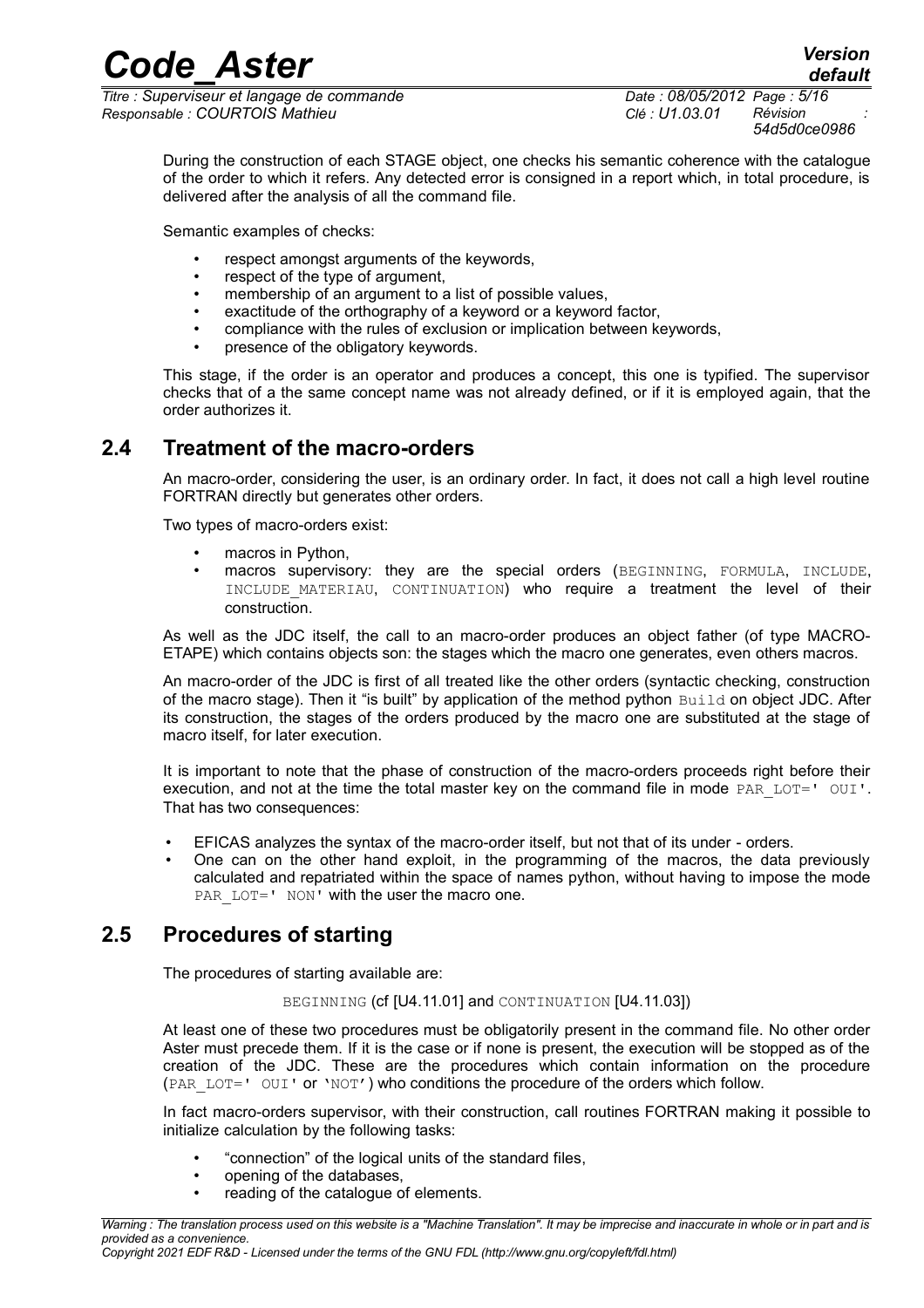$\overline{T}$ itre : *Superviseur et langage de commande Responsable : COURTOIS Mathieu Clé : U1.03.01 Révision :*

*54d5d0ce0986*

*default*

The first task consists in putting in correspondence numbers of logical units of standard files of input/output (message, error, result).

The second task consists to define and open the databases (file of direct access used by the manager of memory) in accordance with the instructions of the user, who can redefine parameters of these files (see documents [U4.11.01] and [U4.11.03] on the procedures of starting). One calls for that the routines of initialization JEVEUX (see document [D6.02.01] the Manager of memory, JEVEUX).

The sequence of the orders to be carried out ends obligatorily in the order END. The text which follows END must be commentarized (i.e. begin with #). For a file included, it is the order RETURN who marks the end of the instructions that ASTER must take into account.

#### **Note:**

*In interactive mode, seizure of the manual controls, not to put of order*  $END$  *and to pass the argument – interact on the command line of tender of the job.*

## **2.6 Links with EFICAS**

The core of the supervisor is common with Eficas, the editor of command files Aster. At the time of the edition of a command file, this one carries out the syntactic analysis and the checks of coherence of the concepts by construction of the JDC and of its STAGE objects. Eficas does not carry out of course the task of construction of the macro-orders which would require the source code of*Aster*.

## **3 The process control language**

### **3.1 Python and the language process control**

A command file for *Code\_Aster* is exclusively made up of instructions Python. The first of the constraints is thus to conform to the rules of this language. One will be able to read the tutorial Python [\(www.python.org\)](http://www.python.org/) or many books of introduction to Python for more detail, but it is not necessary for the use of Aster.

A command file can contain instructions python of two natures: orders *Aster* and… any other instruction python. Indeed, a command file is a program python except for whole and one can place in particular there structures of control (loops), tests (yew), digital calculations, calls to functions the pre one and postprocessing.

Within the framework of a "classical" use of the code where the command file contains orders Aster exclusively, the two rules specific to Python to be retained are:

- Pas d' indentation on the first line of declaration of an instruction.  $e$ -mail = LIRE MAILLAGE () One should place neither white, nor tabulation before the character string  $e$ -mail.
- Arguments of the functions, in other words the keywords of the orders, are separated by commas; they are composed of a keyword, sign "=", contents of the keyword.

#### **Important:**

Editor EFICAS allows to produce only command files of this type: containing exclusively orders ASTER, without another instruction Python. To use EFICAS guarantees primarily three things:

- the produced file will have a correct syntax python,
- the produced orders will be coherent with the catalogue of orders,
- the produced concepts will be correctly connected (not of use of a concept without it being created by a preceding order).

The user having composed his command file will thus be safe from a stop with the execution with the reason for a problem of syntax.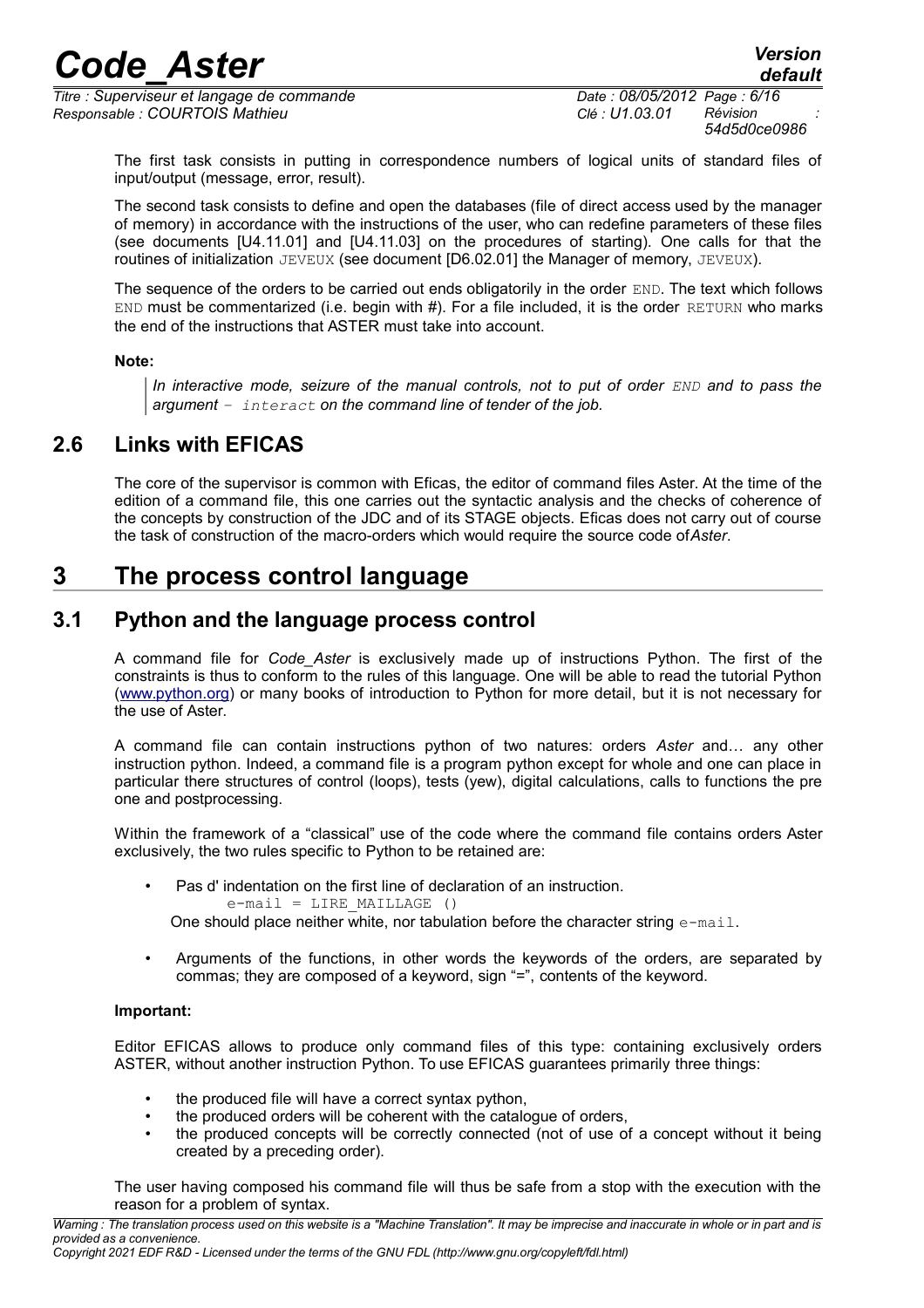$\overline{T}$ itre : *Superviseur et langage de commande Responsable : COURTOIS Mathieu Clé : U1.03.01 Révision :*

*54d5d0ce0986*

## **3.2 Concept of concept**

Definition: one calls *concept* structures of data Aster, that the user can handle and name. These concepts are typified at the time of their creation and could be used only as argument of entry of the type corresponding in a further order.

The concept of concept thus makes it possible to the user to handle objects symbolically and independently of their internal representation (which it can not know). Moreover, the python object indicated by the name of the concept does not contain any other information but its type, its class with the direction python (cf Doc. D). Its name, transmitted by the supervisor to FORTRAN, makes it possible Aster to find the corresponding structure of data in the total base. But it is not possible to have visibility of the structure of data since the command file. For example, the following instructions do not make it possible to print the structure of data of the type  $grid$  and of name  $e$ -mail:

mail=LIRE\_MAILLAGE () print e-mail

but generate the following message:

<Cata.cata.maillage\_sdaster object At 0x593cad0>

There is an exception to this rule: tables. Indeed, an artifice of programming makes it possible to simply recover contained information in structure of data TABLE by handling this one like a table at two entries:

> to print a value: print resu ['DX', 1] to assign it to a variable:  $value = \text{resu}$  ['DX', 1]

That supposes of course that the structure of data resu, of type TABLE, was already calculated at the time when this instruction is met: thus in procedure step by step ( $PAR$   $LOT=$ '  $NON$ ').

#### **Notice lexical:**

The names of concepts should not exceed 8 characters. The alphanumerics are licit (small letters and capital and figures not placed in first position) as well as the underscore '. Breakage is important: the concepts "E-MAIL" and "E-mail" could be used in the same command file and will be regarded as different… it however is disadvised for the legibility of the file!

### **3.3 Possible operations**

The structure of the process control language is appeared as a linear succession of instructions. In addition to the instructions python other than of the orders Aster, of which it is not question for the moment, three natures of instructions (or orders) are available:

- the operator who carries out an action and who provides one concept product of a preset type exploitable by the following instructions in the command set,
- the procedure which carries out an action but does not provide a concept,
- the macro-order which generates a sequence of instructions of the two preceding types and which can produce zero, one or more concepts.

Typically, an operator will be an ordering of assignment or of resolution, a procedure will be an ordering of impression (in a file).

From the syntactic point of view an operator presents himself in the form: nomconcept = operator (arguments…)

Whereas a procedure arises in the form : procedure (arguments…)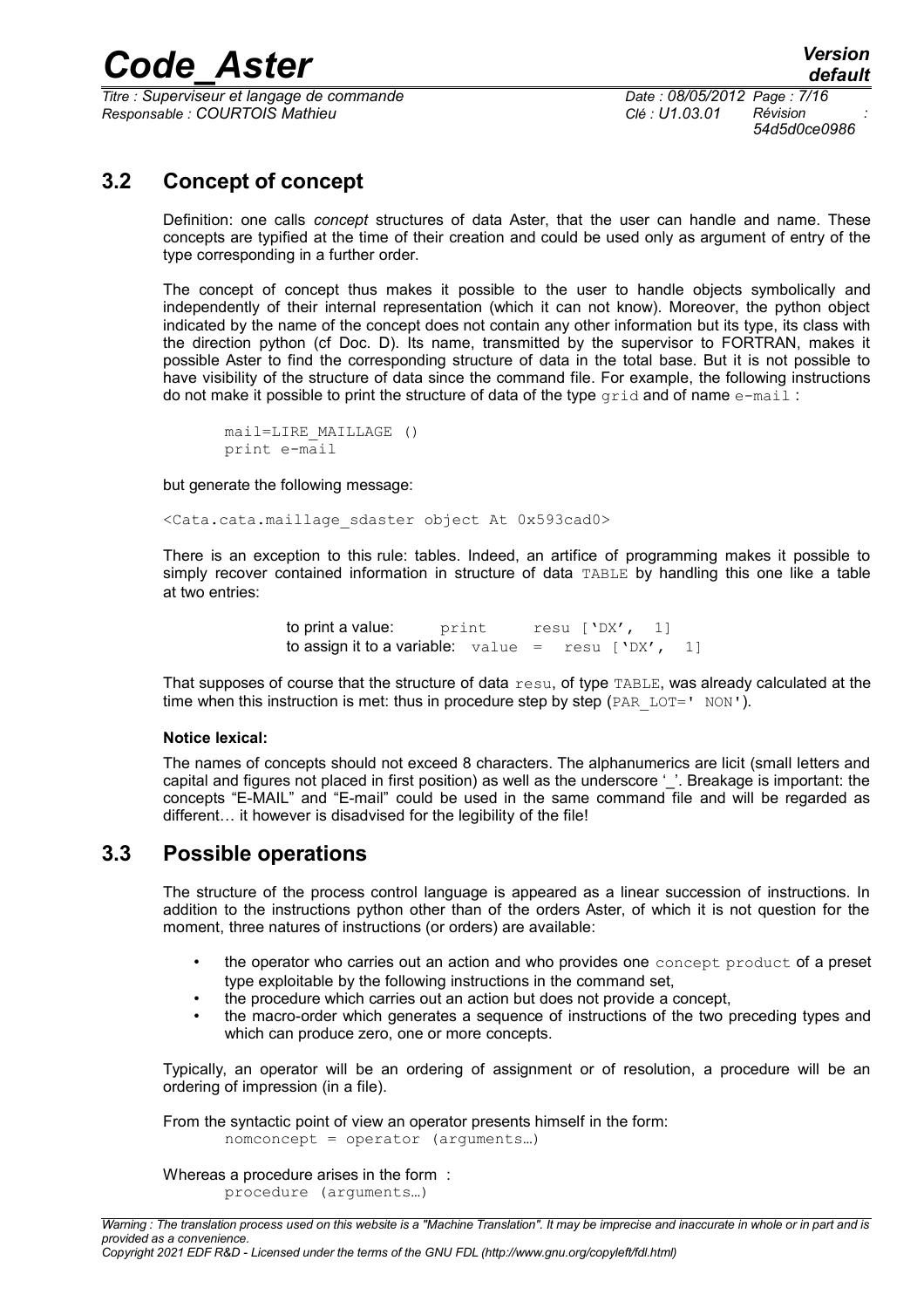$\overline{T}$ itre : *Superviseur et langage de commande Responsable : COURTOIS Mathieu Clé : U1.03.01 Révision :*

*54d5d0ce0986*

The syntax of an operator or a procedure is described in the following paragraph.

### **3.4 Rules on the concept produced by an operator**

#### **3.4.1 Basic principle**

With each execution of an operator, this one provides a new produced concept of the preset type in the catalogue of order.

*The concepts appearing in argument of entry of the orders, are not modified.*

#### **3.4.2 Concept produces and re-used concept**

One calls re-used concept, a concept which being produced by an operator, is modified by a new occurrence of this operator or by another operator.

The use of a re-used concept is not possible, like exemption of the Basic principle that in two conditions:

- authorization given, by the catalogue and the programming of the order, to use reusable concepts for the operator: the attribute reentrant catalogue is worth 'O' or 'F',
- request clarifies of the user of the re-use of a concept produced by the attribute reuse=nom du concept in the arguments of the orders which allow it.

#### **3.4.3 Checks carried out by the supervisor on the concepts produced**

- Produced concept respecting the basic principle: The supervisor checks that the name of the produced concept is not already allotted by one of the preceding orders, in particular by an ordering of an execution preceding in the case of one CONTINUATION or of one INCLUDE.
- Concept used in re-use:
	- The supervisor checks that:
	- the name of the produced concept is already well allotted.
	- the operator is well entitled to accept re-used concepts,
	- the type of the concept is in conformity with the type of concept product by the operator.

#### Examples with accompanying notes:

| REGINNING ()                         |   |     |     |                                           |
|--------------------------------------|---|-----|-----|-------------------------------------------|
| concept=operator ()                  | # | (1) |     | is correct: one definite the concept,     |
| concept=operator ()                  | # | (2) |     | is incorrect: one tries to redefine it    |
|                                      |   | #   |     | concept but without saying it,            |
| $concept=operator$ (reuse = concept) |   |     | (3) | is correct, if the operator accepts       |
|                                      |   | #   |     | existing concepts and if the type is      |
|                                      |   | #   |     | coherent; it is incorrect if the operator |
|                                      |   | #   |     | does not accept them.                     |
| END.                                 |   |     |     |                                           |

BEGINNING ()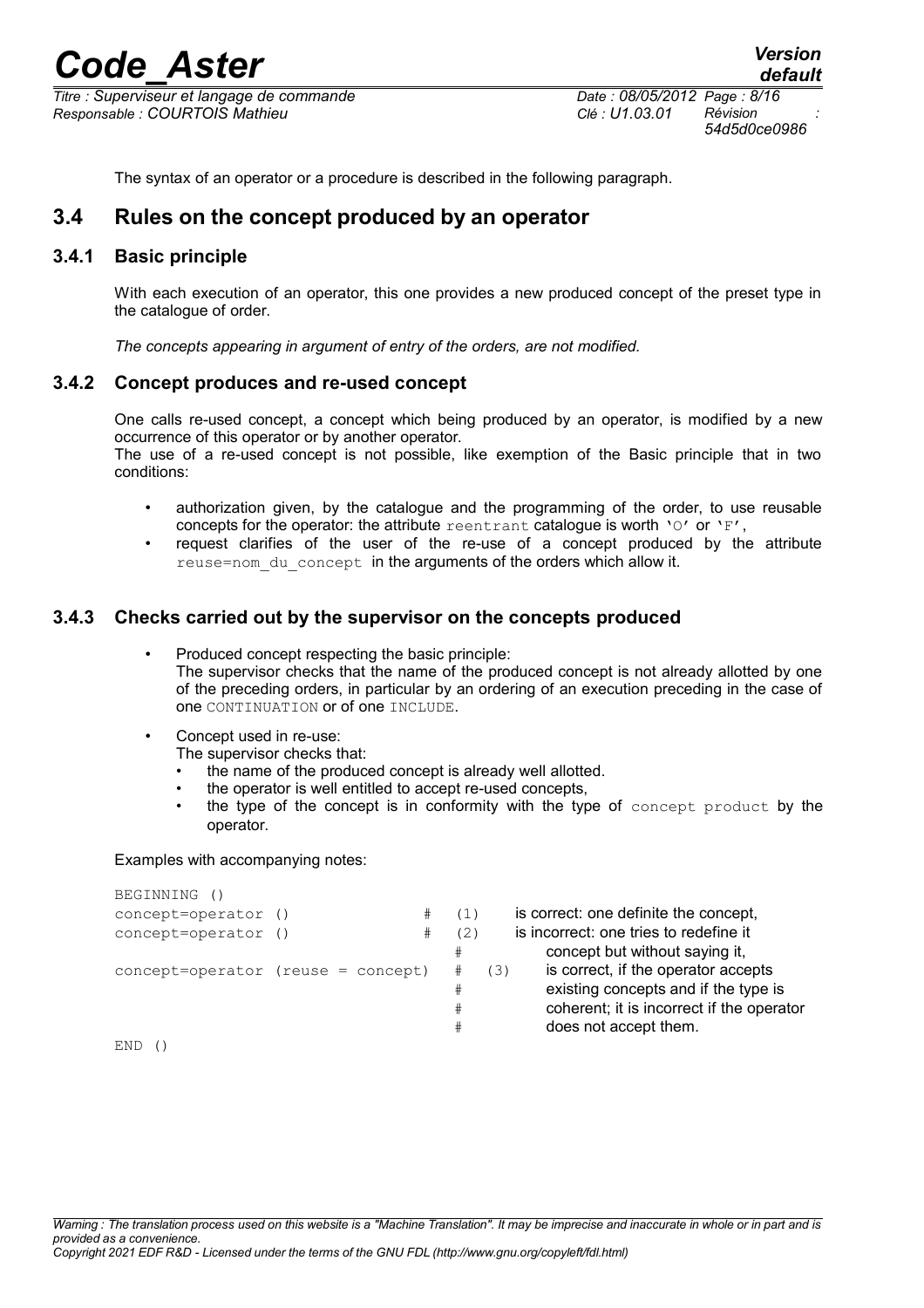$\overline{T}$ itre : *Superviseur et langage de commande Responsable : COURTOIS Mathieu Clé : U1.03.01 Révision :*

*54d5d0ce0986*

In fact a concept can be created only once: what means to appear sign on the left = (equal) without reuse that is to say employed in the arguments of the order.

In the case of a re-use, to again specify the name of the concept behind the attribute  $r =$  is redundant; more especially as the supervisor checks that the two names of concept are identical.

**Note:**

*One can destroy a concept, and thus re-use his name then.*

### **3.5 Body of an order**

#### **3.5.1 Introduction**

The body of an order contains the "variable" part of the order. The declarations are separated by commas and except for the attribute reuse mentioned above, they all are of the form:

[mot\_clé] = [argument]

The keyword is necessarily a keyword of the pending order, declared in the catalogue of this one.

#### **3.5.2 Keyword**

A keyword is a formal identifier, it is the name of the attribute receiving the argument.

Example: MATRIX =…

#### **Syntactic remarks:**

- *the order of appearance of the keywords is free, it is not imposed by the order of declaration in the catalogues,*
- *the keywords cannot exceed 16 characters (but only the first 10 characters are meaning).*

There exist two types of keywords: simple keywords and the keywords factors which differ by nature from their arguments.

#### **3.5.3 Argument of a simple keyword**

#### **3.5.3.1 The type of the arguments**

The basic types recognized by the supervisor are:

- entireties,
- realities,
- complexes,
- texts.
- logics,
- concepts,
- as well as the lists of these types of bases.

The entireties and realities correspond exactly to the equivalent types in python.

- Optional simple keyword expecting a reality: Catalogue : VALE = SIMP (statut='  $f'$ , typ =  $'R'$ ), Command file :  $VALE = 10$ .
- Optional simple keyword expecting an entirety: Catalogue : INFORMATION = SIMP (statut='  $f'$ , typ = 'I'), Command file :  $INFORMATION = 1$ ,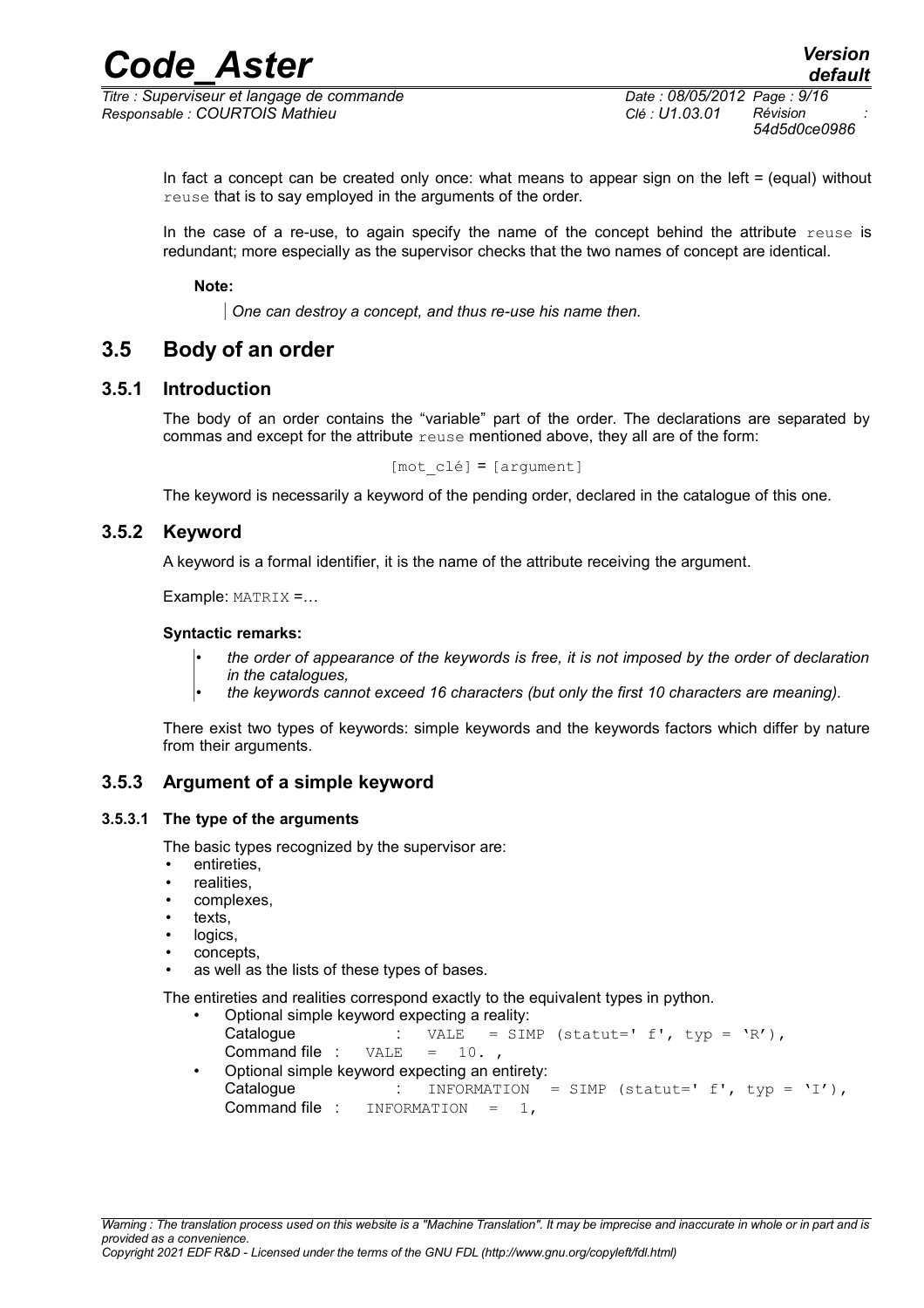$\overline{T}$ itre : *Superviseur et langage de commande Responsable : COURTOIS Mathieu Clé : U1.03.01 Révision :*

*54d5d0ce0986*

*default*

The representation of the complex type is a "tuple" python containing a character string indicating the mode of representation of the complex number (left real and imaginary or module-phase) then the digital values.

| Catalogue    | : VALE $C = SIMP$ (statut=' f', typ = 'C'), |  |
|--------------|---------------------------------------------|--|
| Command file | : VALE C = ('IH', $0,732, -0,732$ ),        |  |
| Command file | : VALE C = ('MP', 1., -45.),                |  |

The two notations are strictly equivalent. In notation  $\mu_{\rm P'}$ , the phase is in degrees.

The standard text is declared between simple dimensions. Breakage is respected. However, when a keyword must take a value in a preset list in the catalogue, the use wants that this value is today always in capitals.

Catalogue : ALL=SIMP (typ= 'TXM', into= ('YES', 'NOT')), Command file : ALL = 'YES',

Breakage is important and, in the context above, the following command line will fail:

Command file  $\therefore$  ALL = 'ves',

The logical type is not used today in the catalogue of orders.

The concept is declared simply by its name, without dimensions nor quotation marks.

#### **3.5.3.2 Concept of list**

#### **Caution** :

The word "list" is an abuse language here. It is not the type "lists" python but rather of tuples, within the meaning of python: different the items is declared between an opening bracket and a closing bracket; they are separated by commas.

The lists are homogeneous lists, i.e. whose elements are of the same basic type. Any basic type can be used in list.

Examples of list:

| list of entireties | $(1, 2, 3, 4)$ ,                             |  |  |
|--------------------|----------------------------------------------|--|--|
| list of text       | ('this', 'is', 'one', 'list', 'of', 'text'), |  |  |
| list of concepts   | (resul, resu2, resu3),                       |  |  |

User friendliness:

It is allowed that a list reduced to an element can be described without bracket.

Example of erroneous list:

Heterogeneous list of entirety and reality  $(1, 3.4.)$ 

#### **3.5.4 Keyword factor**

Certain information cannot be given overall (in once in the order), it is thus important to envisage the repetition of certain keywords, to be able to affect different arguments to them. The keyword factor gives this opportunity; under a keyword factor, one will thus find a set of keywords (simple), which could be used with each occurrence of the keyword factor. That makes it possible moreover to improve the legibility of the command file by gathering keywords which share a common direction: for example various parameters of the same material.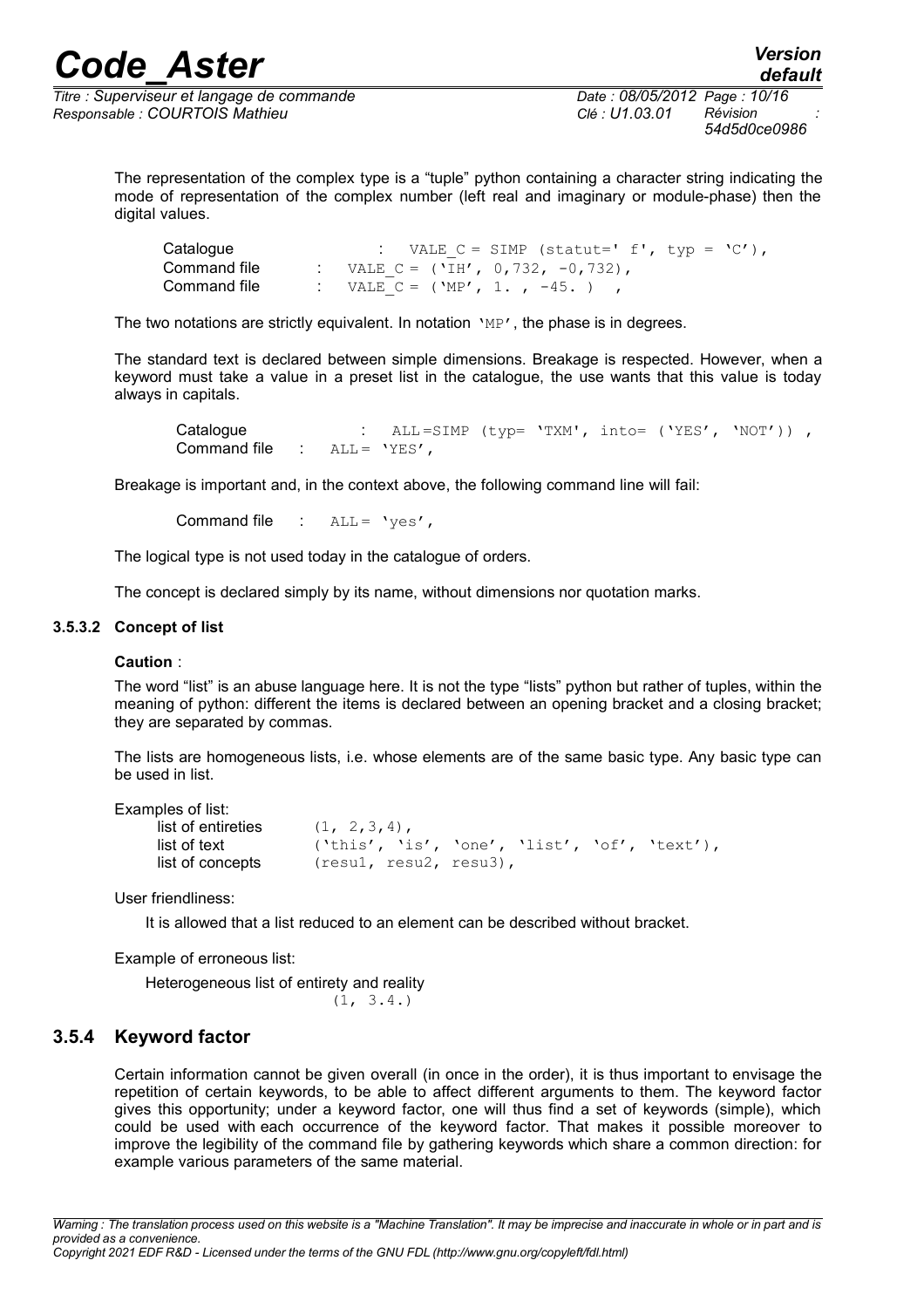$\overline{T}$ itre : *Superviseur et langage de commande Responsable : COURTOIS Mathieu Clé : U1.03.01 Révision :*

*54d5d0ce0986*

Contrary to the simple keyword, the keyword factor can receive one type of object: the supervisory object " $F$ ", or a list of this one.

That is to say the keyword factor has only one occurrence and one can write for example, with the choice:

IMPRESSION =  $F$  ( RESULT = resu, UNIT = 6), or IMPRESSION =  $($  F  $($  RESULT = resu, UNIT = 6),),

In the first case, the keyword factor  $IMPRESSION$  receives an object  $F$ , in the other, it receives a singleton. Attention with the comma; in python, a tuple with an element is written:  $(element, )$ 

That is to say the keyword factor has several occurrences, two in this example:

 $IMPRESSION = (IF ( RESULT = result, UNIT = 6),$  $\overline{F}$  ( RESULT = resu2, UNIT = 7) ),

The number of occurrence (minimum and/or maximum) expected of a keyword factor is defined in the catalogue of orders.

#### **Concept of value by default**

It is possible to make affect by the supervisor of the values by default. These values are defined in the catalogue of orders and not in FORTRAN.

There is no distinction from the point of view of the routine associated with the order between a value provided by the user and a value by default introduced by the supervisor. This appears during the impression of the orders user by the supervisor in the file of messages: all the values by default appear in the text of order, if they were not provided by the user

**Recall** : one cannot give value by default to a concept.

## **4 Definition of values and evaluations of expressions**

It is possible to assign values to variables python in order to use those like arguments of simple keywords: these variables are called parameters in EFICAS. They can contain values whole, real, complex, texts or lists of these types.

Example:

```
Young = 2.E+11chechmate = DEFI MATERIAU (ELAS = F ( E = Young, NAKED = 0.3))
```
At the end of the execution, the context python is saved with the base. Thus, in the continuation which will follow, the parameters will be always present, with their preset values, just like the concepts ASTER.

It is possible to carry out operations in python on the simple arguments of keywords:

Pisur $2 = \pi i/2$ .  $chechnate = MA COMMANDE (VALE = Pisur2)$ or:  $Var = Vword'$ chechmate =  $MA$  COMMANDE ( VALE =  $pi/2$ . VALE2 =  $Pisur2+cos(30.),$  $TEXT = 'hello' +var$  )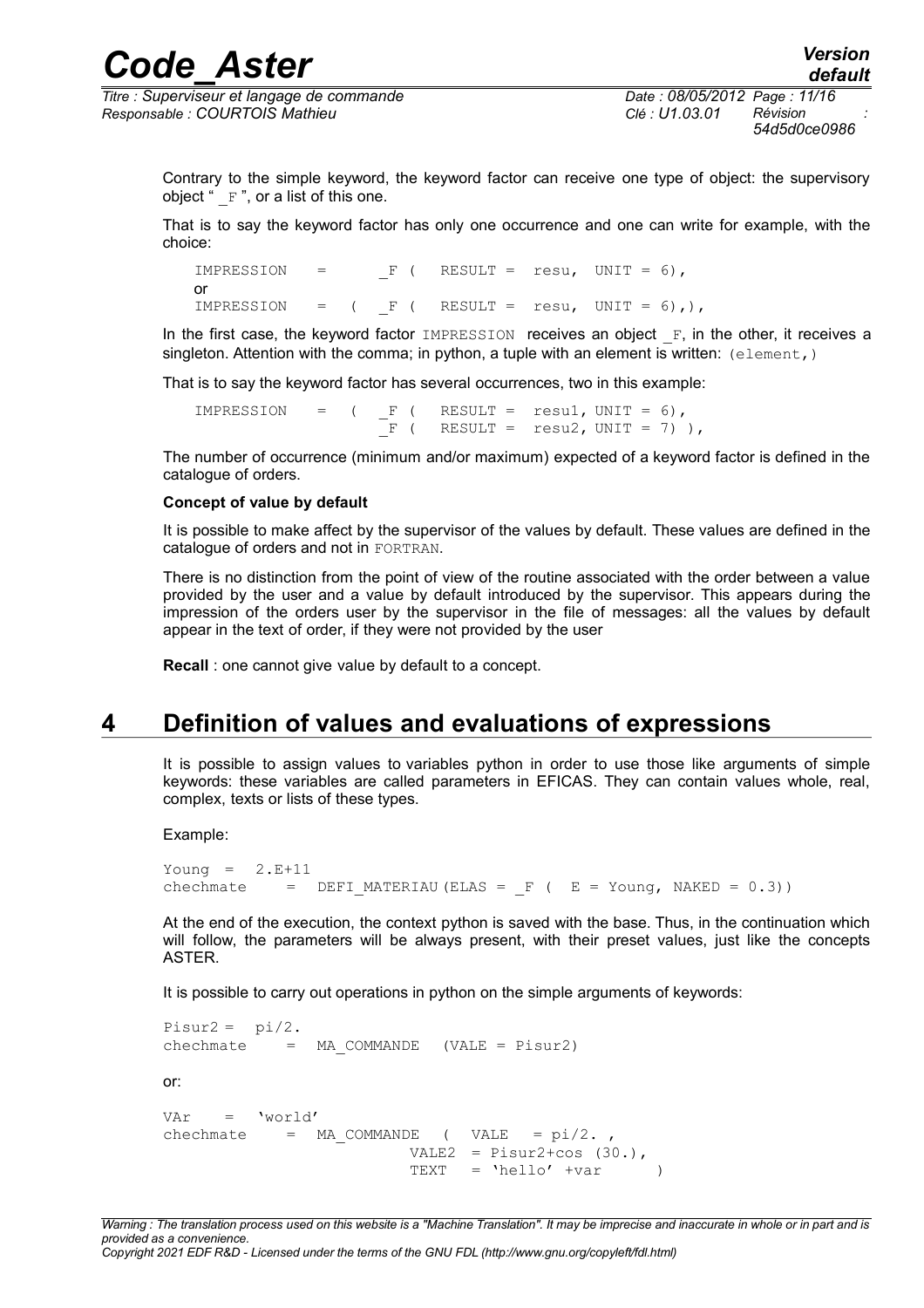$\overline{T}$ itre : *Superviseur et langage de commande Responsable : COURTOIS Mathieu Clé : U1.03.01 Révision :*

*54d5d0ce0986*

## **5 Use of python in the command files**

It is not necessary to know the language python to use *Code\_Aster*. Indeed, with the help of some basic rules to respect on the indentation and parenthesizing, only the knowledge of the process control language describes in the catalogues of order is necessary. And still, EFICAS makes it possible to be exempted to resort to the catalogue or the paragraph "syntax" of the orders by graphically proposing the keywords to be informed.

However, the advanced user will be able to use cheaply the power of the language PYTHON in his command file, since this one is already written in this language.

The four principal uses can be: the writing of personalized macro-orders, the use of general instructions python, the importation of useful modules python, the recovery of information of the structures of data *Code\_Aster* in variables PYTHON.

#### **Note:**

*If one wants to use French characters accentuated in the command file or the modules imported, it is necessary to place the following instruction in first or second-row forward of the file:*

 $# - * - coding: Iso-8859-1 - *$ 

*In python 2.3, the absence of this line causes a warning which will become an error in python 2.4; in ASTER, it is systematically an error.*

#### **5.1 personalized Macro-orders**

See the document [D5.01.02]: "To introduce a new macro-order". The personalized macro-orders are very easy to program. They can be used for capitalizing recurring diagrams of calculation and thus constituting a tool-trade. It is strongly advised to take as a model the existing macro-orders: package Macro in the repertoire bibpyt.

## **5.2 General instructions PYTHON and useful modules**

The advanced users can gain great profit from the use of loops (for), of tests (yew), the exceptions (try, except) and in a general way of all the power of the language PYTHON directly in their command file. The list of the uses is impossible to establish exhaustively. Many examples are present in the cases tests of the base of tests. One can for example make adaptation of grid while placing the sequence calculation/mending of meshes in a loop, to establish a criterion of stop of the iterations by a test on a computed value.

To consult the following paragraph dedicated to the "particularized" exceptions Aster.

In a loop, if an already existing concept is recreated, it is necessary to think of destroying it as a preliminary by the order TO DESTROY.

Other various features of python interesting for the user of *Code\_Aster* can be:

- the read-write on file,
- digital calculation (for example by using Numerical Python),
- the call via the module bone with the language of script, and in particular the launching of a third code (os.system)
- the handling of character strings
- the call to graphic modules (grace, gnuplot)

## **5.3 Exceptions PYTHON of the module aster**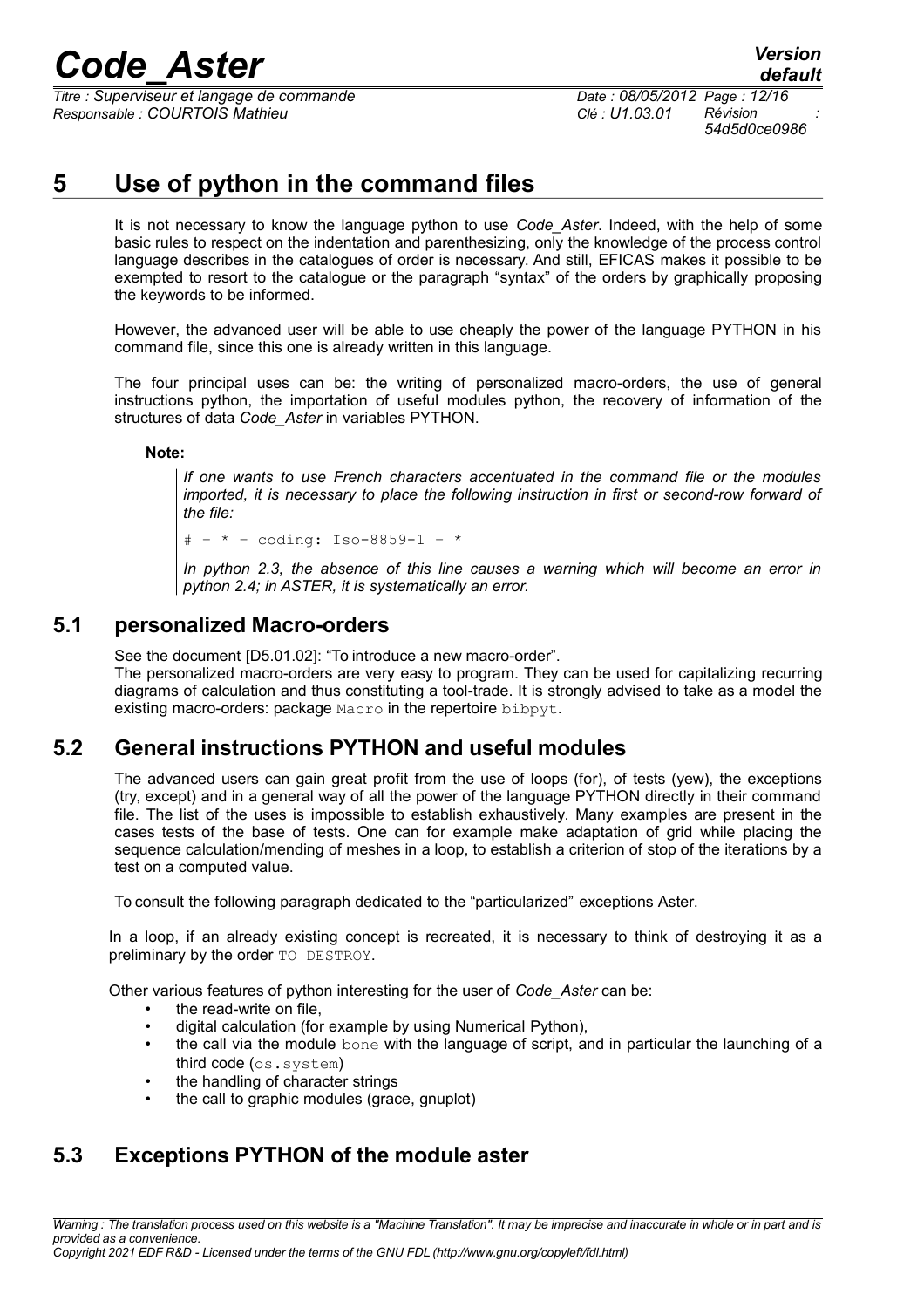$\overline{T}$ itre : *Superviseur et langage de commande Responsable : COURTOIS Mathieu Clé : U1.03.01 Révision :*

*54d5d0ce0986*

*default*

The mechanism of the exceptions Python is very interesting, it authorizes for example "to try" an order then to take again the hand if this one "plants" while raising a particular exception:

```
try:
     block of instructions
except ErreurIdentifiée, message:
     block of instructions carried out if ErreurIdentifiée occurs…
```
In the command file, one can use this mechanism with any exception of the modules Python standards.

One also has exceptions suitable for *Code\_Aster* (with the module aster), divided into two categories, the exceptions associated with the errors  $\langle s \rangle$ , and that associated with the errors  $\langle F \rangle$ .

#### **5.3.1 Interception of the <S> errors**

In the event of error  $\langle s \rangle$ , the error is identified by one of these exceptions:

| aster.NonConvergenceError                                   | of<br>in the event of nonconvergence<br>calculation,      |
|-------------------------------------------------------------|-----------------------------------------------------------|
| aster.EchecComportementError                                | problem during the integration of the law of<br>behavior, |
| aster.BandeFrequenceVideError                               | pas de mode found in the waveband,                        |
| aster.MatriceSinguliereError                                | singular matrix,                                          |
| aster.TraitementContactError                                | problem during the treatment<br>the<br>contact,           |
| aster.MatriceContactSinguliereError<br>aster. ArretCPUError | singular matrix of contact,<br>stop by lack of time CPU.  |

All these exceptions derive from the exception  $\langle s \rangle$  general which is aster.error. What means that except aster.error intercept all the exceptions quoted below. It is nevertheless always preferable to specify with what a error one expects!

Example of use:

```
try:
   resu = STAT NON LINE (...)except aster.NonConvergenceError, message:
    print 'Stop for this reason: %s' % str (message)
    # One knows that one needs much more iterations to converge
    print "One continues by increasing the iteration count."
   resu = STAT NON LINE (reuse = resu,
…,
                        CONVERGENCE= F (ITER GLOB MAXI=400,),)
except aster.error, message:
    print "Another error occurred: %s" % str (message)
    print "Stop"
    from Utilitai.Utmess importation UTMESS
    UTMESS ('F', 'Example', 'unexpected <S> Error')
```
#### **5.3.2 Interception of the <F>atales errors**

In the event of fatal error, the behavior is modifiable by the user. By default, the code stops in error  $\langle F \rangle$ , one can see the increase of error (call of routines FORTRAN) in the output file.

If it is wished, the code can raise the exception aster. FatalError, and in this case (as for an error  $\langle$  s>), if the exception is intercepted by one except, the user takes again the hand, if not the code stops (not increase of error FORTRAN).

This choice is given in the orders BEGINNING/CONTINUATION, keyword factor ERROR (cf [U4.11.01] and [U4.11.03]) and constantly by the method aster.onFatalError.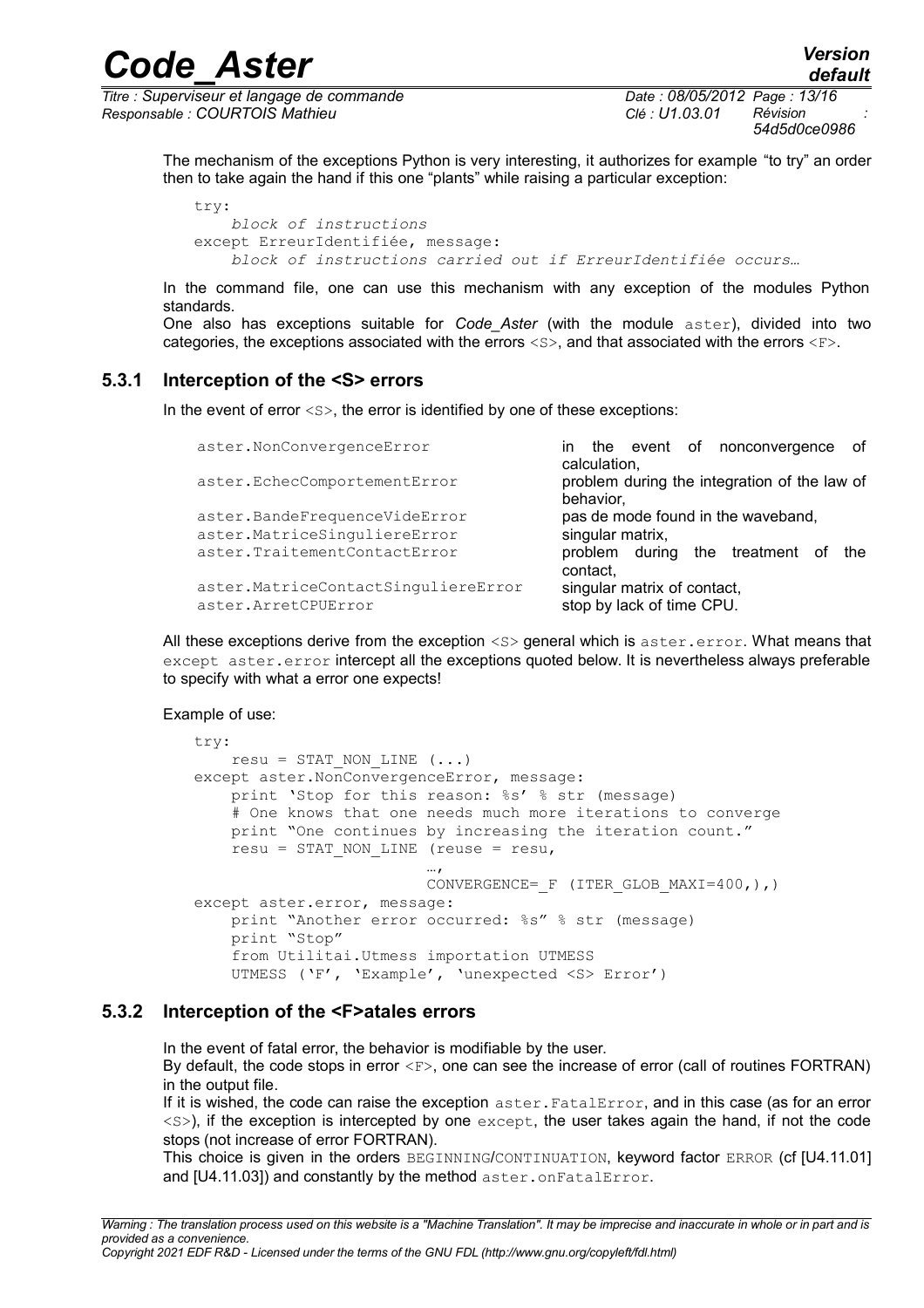$\overline{T}$ itre : *Superviseur et langage de commande Responsable : COURTOIS Mathieu Clé : U1.03.01 Révision :*

The latter called without argument turns over the current behavior in the event of fatal error: comport = aster.onFatalError () print "Behavior running in the event of fatal error: %s" % comport and allows to define the behavior which one wishes: aster.onFatalError ('EXCEPTION') # one raises the exception FatalError or aster.onFatalError ('ABORT') # one stops with increase of error.

#### **5.3.3 Validity of the concepts in the event of lifting of exception**

At the time an exception is raised and intercepted (by  $\epsilon_{\text{except}}$ ), the concept produced by the order in which the error occurred is returned such as it is, the order not having finished normally.

In certain cases, in particular after a fatal error, it may be that the produced concept is not usable; to use then TO DESTROY to remove it.

In the same way, if one wishes to re-use the name of the concept to create new, it is necessary  $\text{TO}$ DESTROY that obtained in try.

In the event of error <s> liftings in STAT/DYNA\_NON\_LINE, the concept is generally valid, and can be re-used (keyword reuse) to continue calculation with another strategy (as in the example quoted previously).

Lastly, before returning the hand to the user, the objects of the volatile base are removed by a call to JEDETV, and Jeveux marks it is repositioned to 1 (with JEDEMA) to release the objects brought back in memory.

#### **5.3.4 Precautions for use of the exceptions**

Two exceptions aster.error and aster.FatalError are independent (none derives from the other), which means that if one wishes to take again the hand in the event of  $\langle S \rangle$  error and of  $\langle F \rangle$ error:

- it is necessary to activate the lifting of exception in the event of <F> error with aster.FatalError ('EXCEPTION') or in BEGINNING/CONTINUATION.
- the two exceptions should be intercepted: except (aster.FatalError, aster.error), message:

It is disadvised using " except: " without specifying with which exception one expects (it is a general rule in Python independently of the exceptions Aster). Indeed, treatment carried out underexcept little chance has to be valid in all the cases of error.

In the same way, as in the example set higher, it is preferable to use the particularized exceptions NonConvergenceError, ArretCPUError,… that exception moreover high level aster.error ; always in the idea of knowing exactly what occurred.

## **5.4 Recovery of computed values in variables PYTHON**

To exploit the language PYTHON in its command file is not interesting that if one can conditionally launch actions according to what the code calculated.

Certain footbridges exist between python and the structures of data calculated by the code and present in memory JEVEUX. Others remain to be programmed; this is a field in evolution and future developments are expected.

It is essential to understand that to recover calculated data requires that the instructions involving their obtaining were indeed carried out as a preliminary. In other words, it is essential to carry out the code in mode PAR LOT=' NON' (keyword of the order BEGINNING). Indeed, in this case, there is no total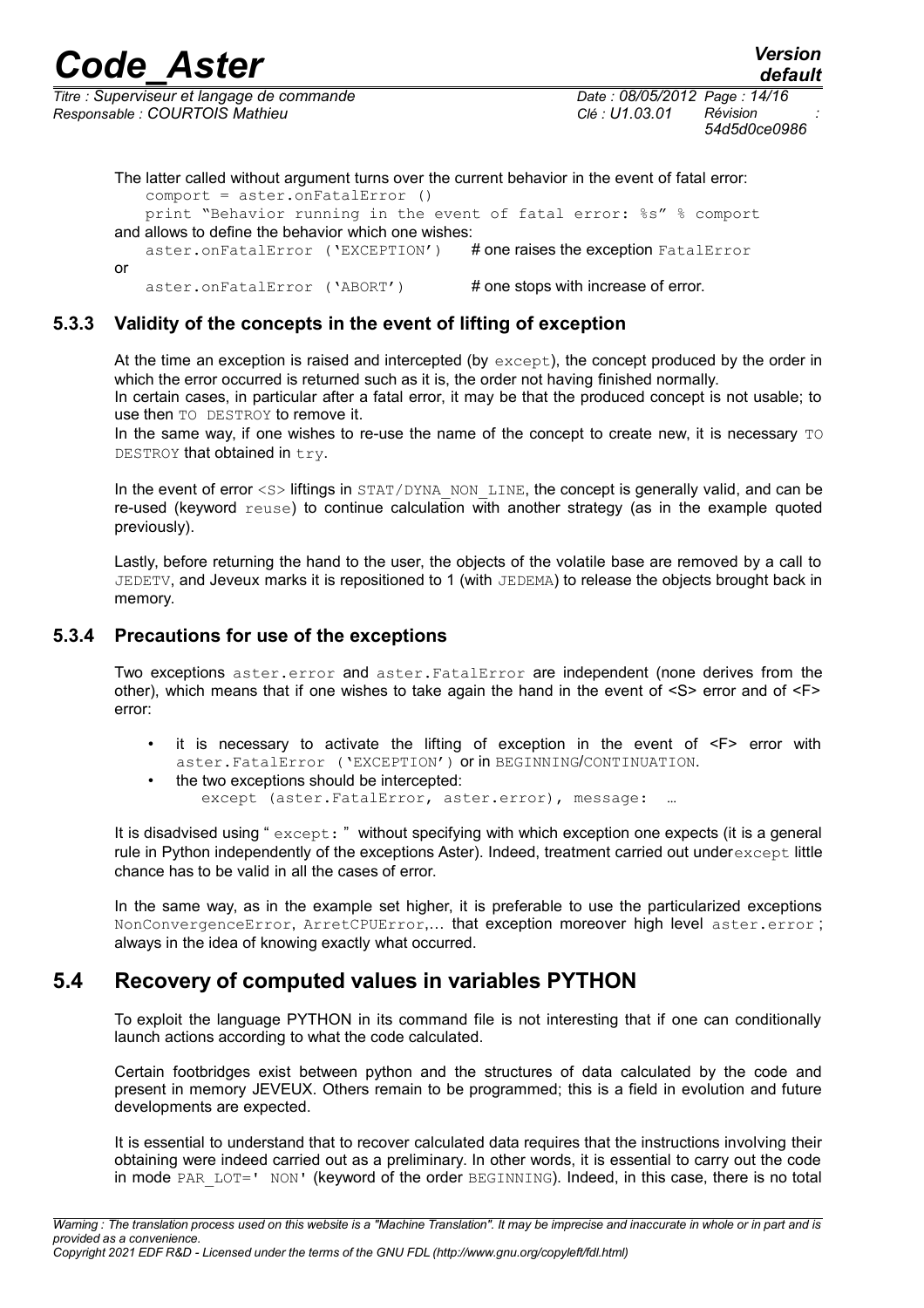

*Titre : Superviseur et langage de commande Date : 08/05/2012 Page : 15/16 Responsable : COURTOIS Mathieu Clé : U1.03.01 Révision :*

*54d5d0ce0986*

analysis of the command file, but each instruction is carried out sequentially. When one arrives on an instruction, all the concepts it preceding were thus already calculated.